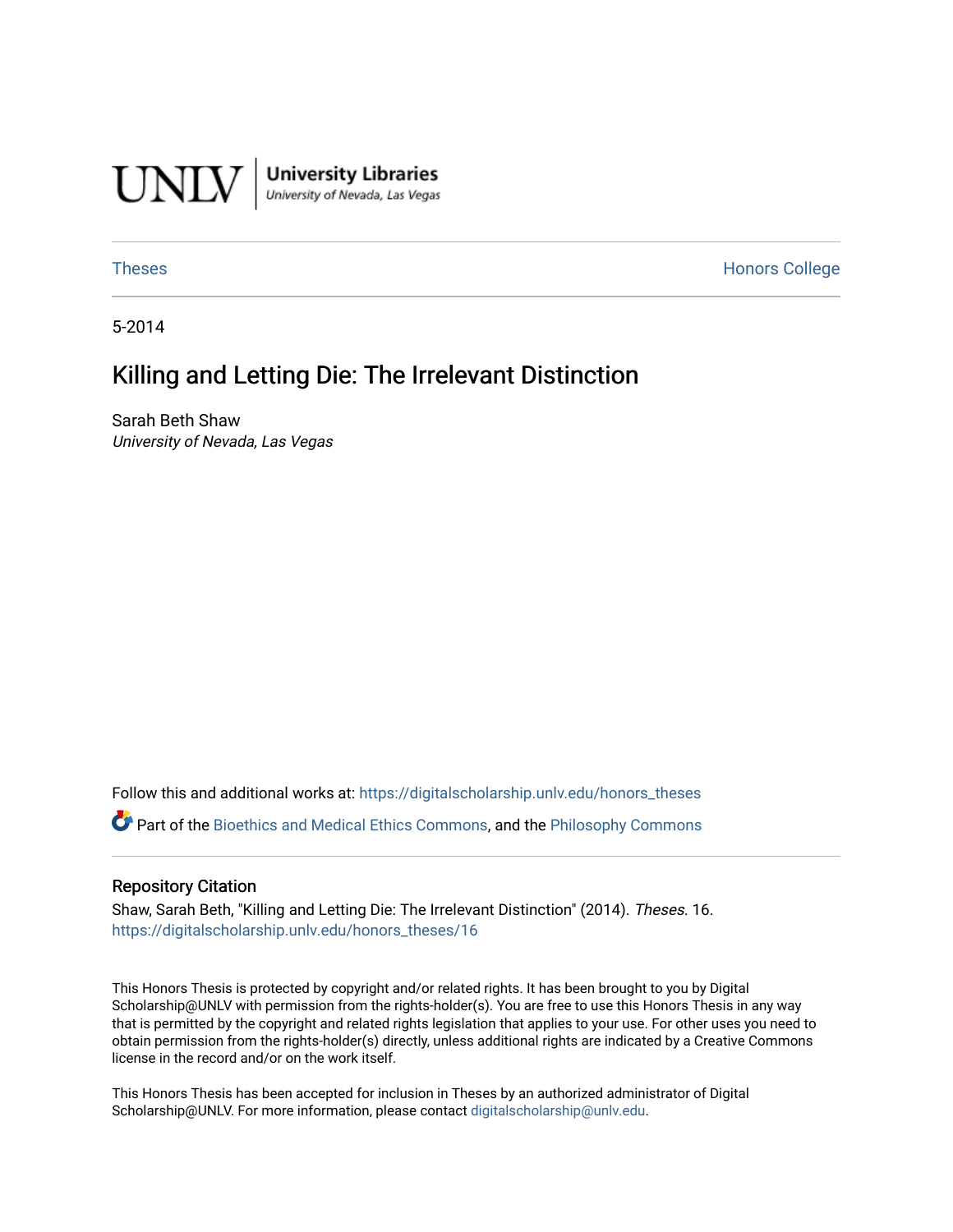# KILLING AND LETTING DIE: THE

# IRRELEVANT DISTINCTION

By

Sarah Beth Shaw

Honors Thesis submitted in partial fulfillment

for the designation of Department Honors

Philosophy Department

Dr. William Ramsey

Dr. Sara Vanderhaagen

Dr. Andrew Hanson

The College Of Liberal Arts

University of Nevada, Las Vegas

May, 2014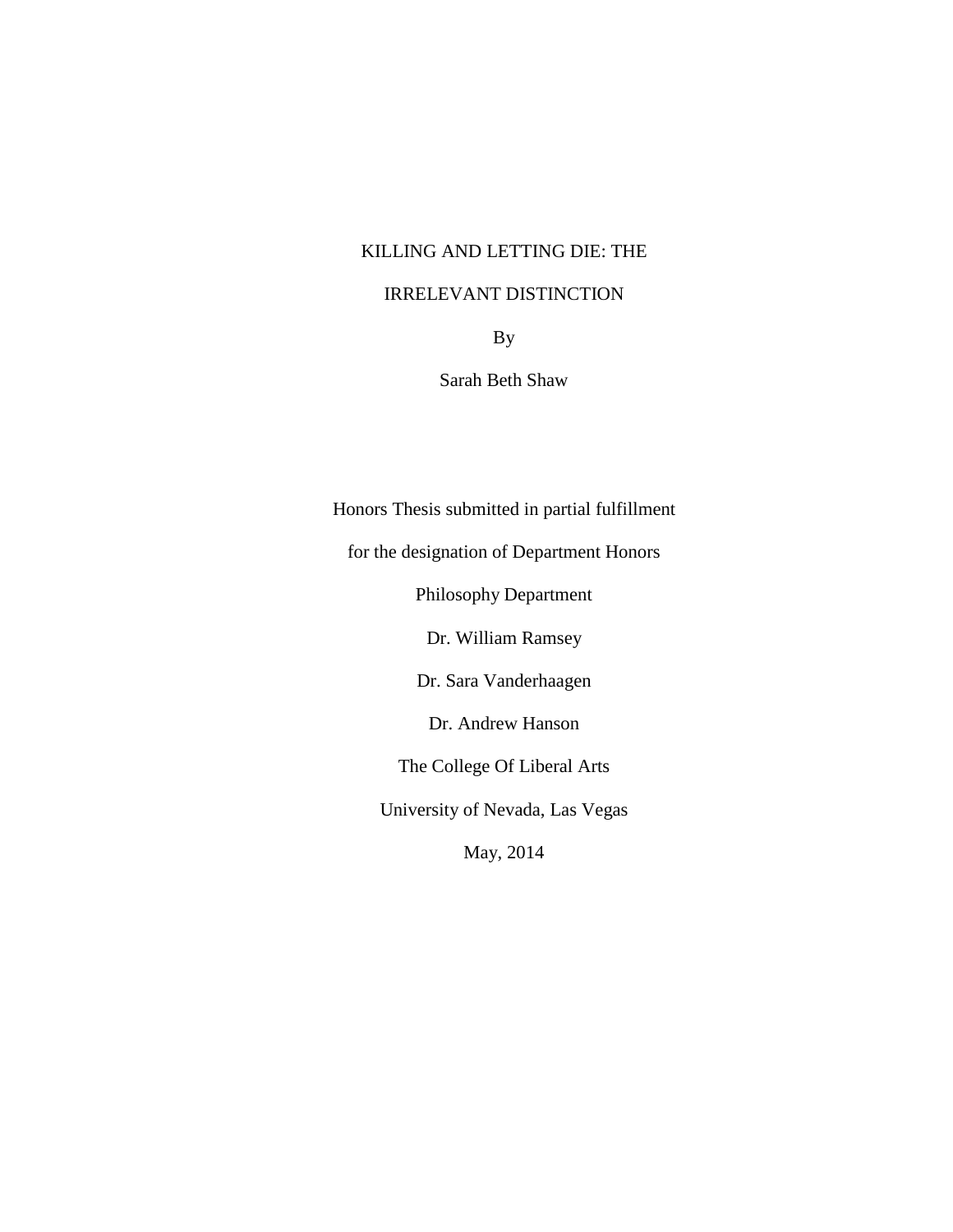#### **Abstract**

The object of this essay is to explain why the distinctions made in euthanasia between killing vs. letting die and willingness to kill vs. unwillingness to kill are not relevant to real life euthanasia cases. The specific purpose of the research is to isolate the relevant factor for debate when discussing the morality of euthanasia. It begins with a brief examination of some vocabulary that is commonly used when discussing euthanasia. Following this is a quick overview of what the word euthanasia meant in the ancient Greco-Roman world compared to what it means in the modern vernacular. I use an article by James Rachels about the lack of distinction between killing and letting die (which is one possible relevant factor) and a reply by William Nesbitt which attempts to shift the focus onto willingness to kill (another possible relevant factor). I conclude that Rachels is correct that killing and letting die are morally equivalent when all other factors are the same, but that other factors are never the same and that Nesbitt is closer to the real morally relevant factor in his discussion of willingness to kill. However, Nesbitt is not entirely correct or clear about his ideas. Willingness to kill can, in a case of euthanasia, be equivalent to a willingness to help and is not always a negative thing. The more generalized intention of the person performing the euthanasia is the most relevant factor to the morality of the act.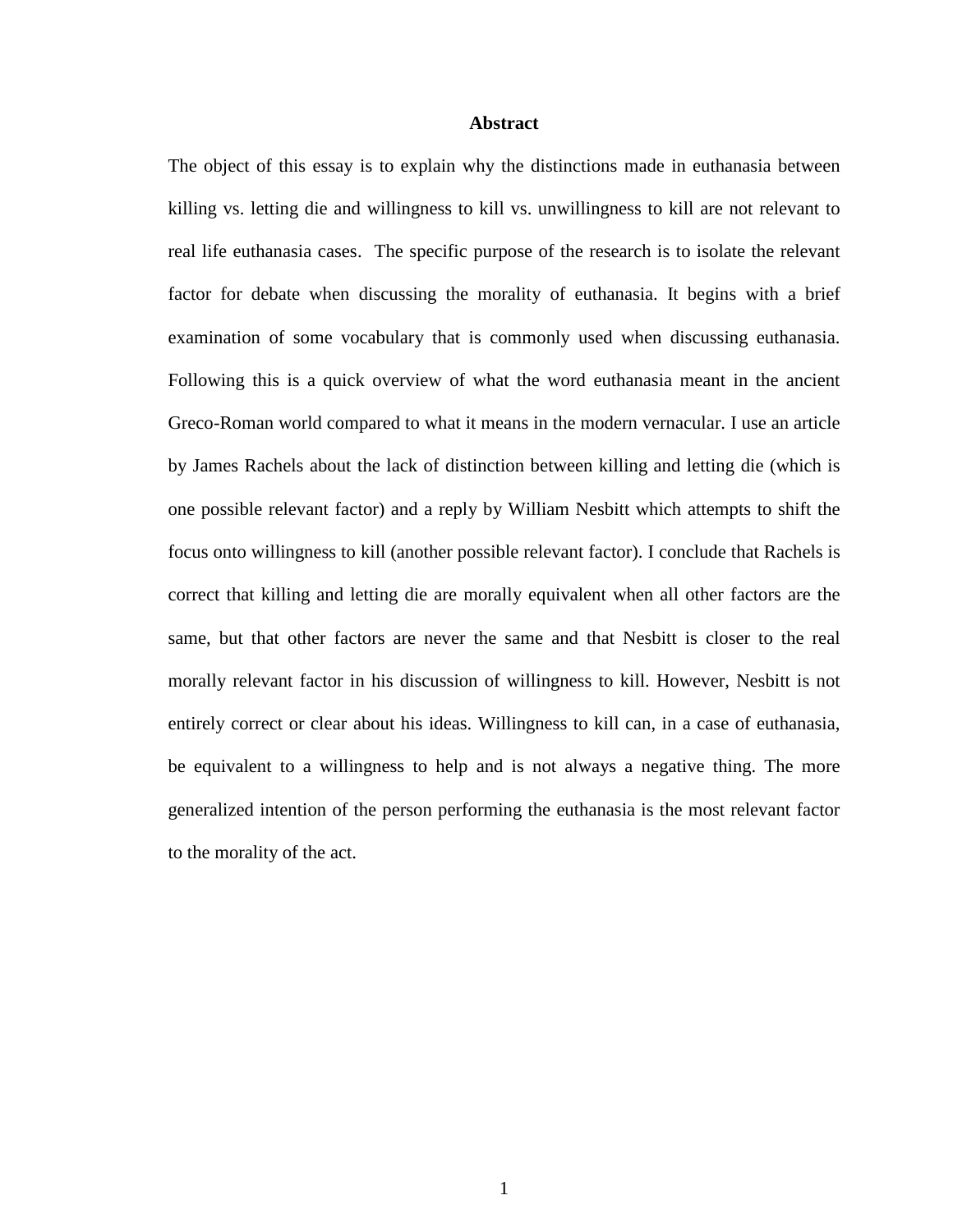#### **I. Introduction**

The moral distinction (or lack of distinction) between killing a person and letting a person die is an important part of the debate over the legalization of euthanasia. This distinction between killing and letting die gets at a common way that people often think about the issue of euthanasia. The line of thinking goes roughly like this: "killing a person is morally worse than letting a person die, therefore doctors should be allowed to cease treatment of a patient and 'let them die' but should not be able to act upon the patient to cause their death, or 'kill them'". I will argue that this way of thinking is flawed as it is based on the premise that killing a person is morally worse than letting a person die. I will discuss killing and letting die here, but more importantly I will attempt to decide if the lack of distinction is relevant to the morality of euthanasia at all. If it is not, I will try to find out what is the morally relevant factor we should be judging.

In the following sections I explain some basic concepts within the euthanasia debate and how euthanasia has been viewed throughout history. I then analyze two arguments about the distinction between killing and letting die. To do this analysis, I use an article by James Rachels (2010) who argues there is not a moral distinction between killing and letting die, and a response to this given by William Nesbitt (2010). Nesbitt argues that the more relevant factor to the morality of euthanasia is the actor's willingness to kill. I think Nesbitt gets closer to the real morally relevant factor than Rachels but is also not very clear in his argument. I use the analysis of these two papers to assert that the distinction between killing and letting die is not relevant to the euthanasia debate as a whole. There is a factor that is more relevant than this and more relevant than 'willingness to kill' that should be considered.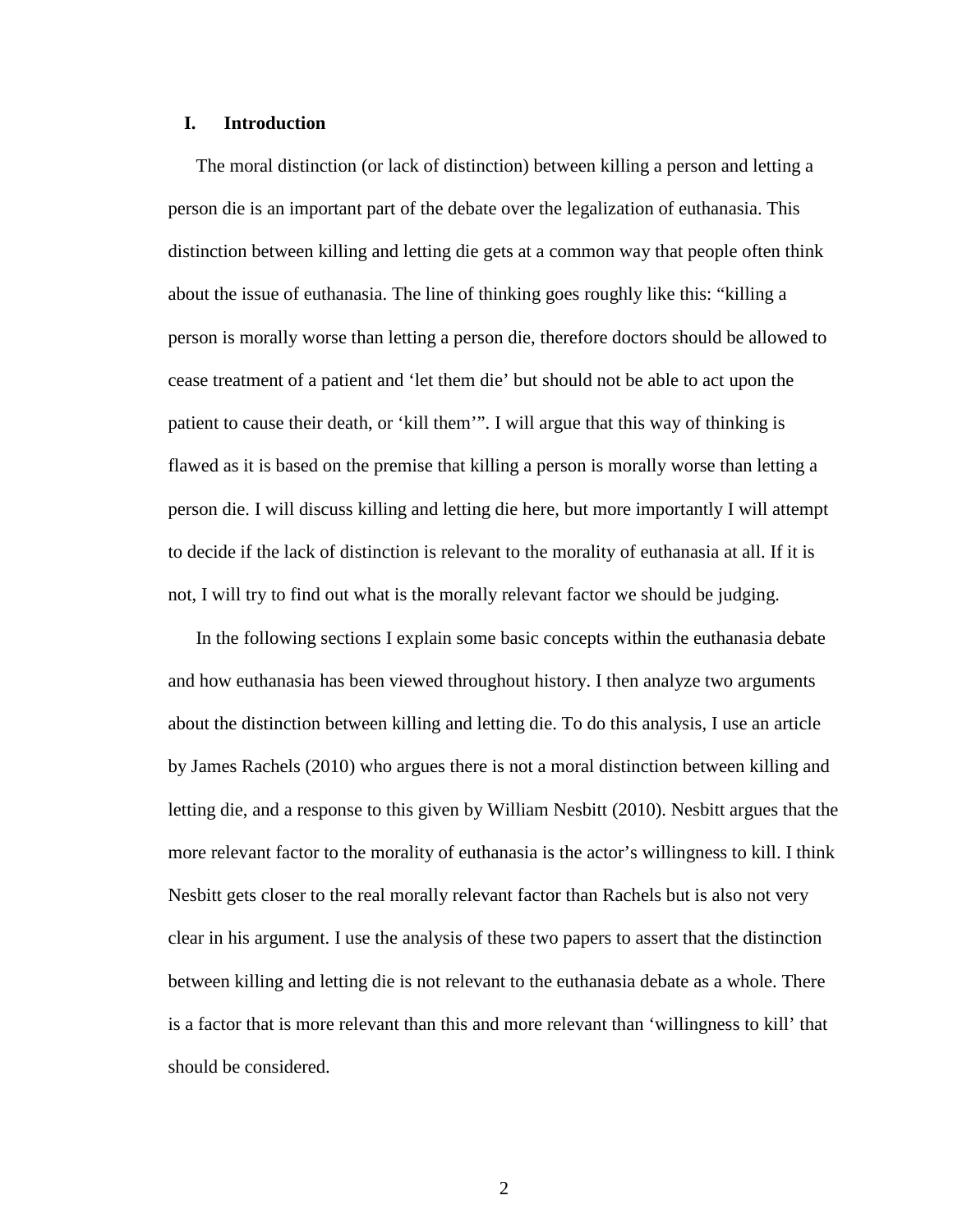#### **II. Basic Concepts**

In order to understand the issues being discussed in this paper, some basic concepts must be established. This helps to categorize which parts of the euthanasia discussion are important to the argument that will be made later. To do this properly, the terms "active euthanasia" and "passive euthanasia" must be defined, along with the different sorts of consent a patient can give regarding these types of euthanasia.

*Active euthanasia* is a term used to describe when a second party purposely acts upon a person who is suffering in a way that causes their death. Examples of this kind of euthanasia include giving the patient an overdose of pain medication or a lethal injection. These examples each have to be performed by one person on another and are meant to cause the death of the patient, thereby relieving that person of their suffering. In the case of *passive euthanasia* a second party withdraws treatment or life-sustaining measures from the suffering person allowing the natural sequence of events to unfold. It is still a form of euthanasia because in these cases the removal of life-sustaining measures from the person will certainly cause their death. Examples of passive euthanasia include removing the feeding tube or life support machine from a person who is in a coma and unable to perform the functions that the machine is doing to keep them alive. In certain cases death by passive euthanasia can be as slow and painful as whatever sickness or ailment the person was suffering from in the first place.

In situations of potential euthanasia there are three sorts of consent that a patient can have. The first is voluntary euthanasia, in which a patient is in a right state of mind and asks to be euthanized. The second is involuntary euthanasia, in which a patient does not have the ability to consent and the decision to euthanize or not is made by a responsible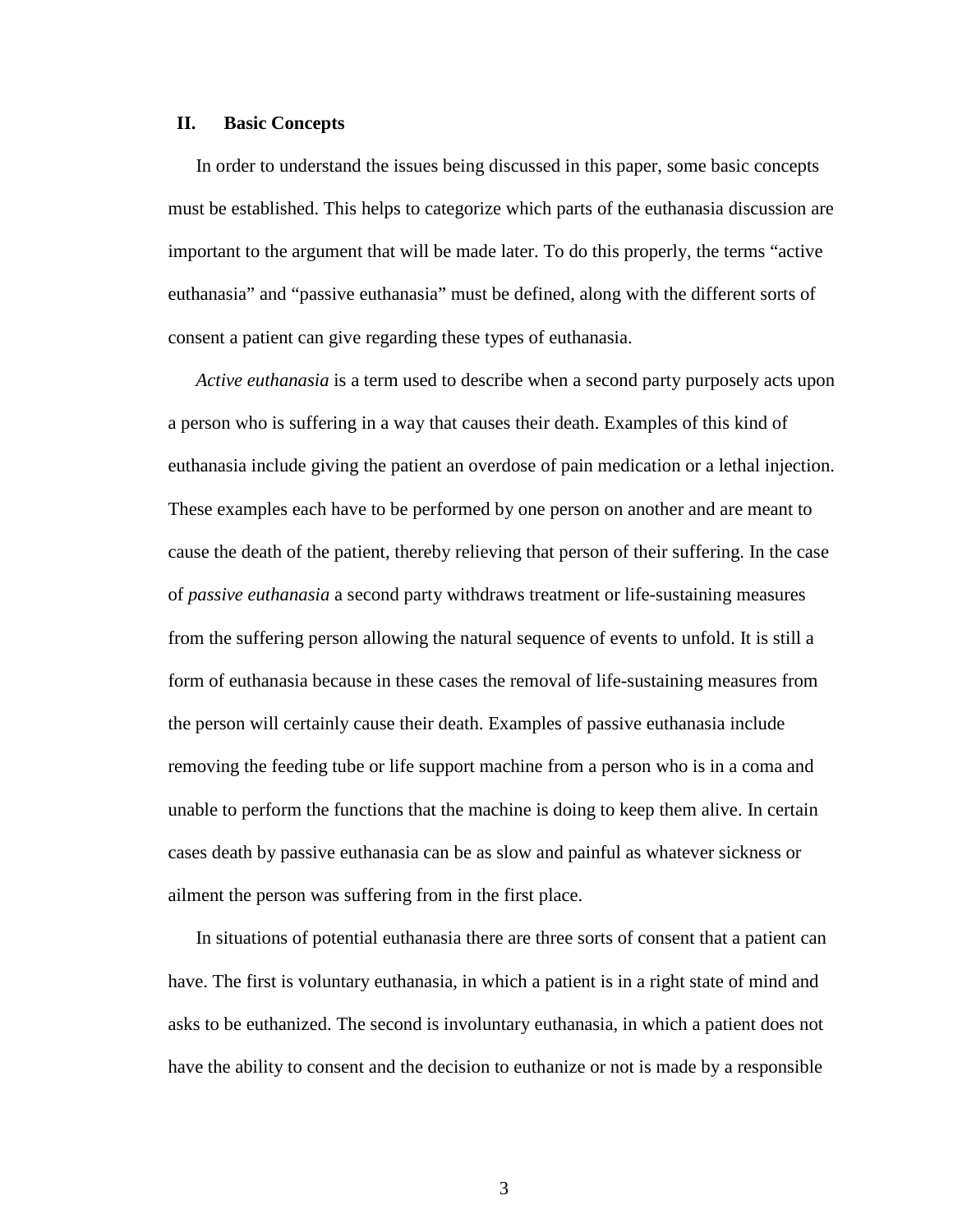party like the family or a doctor. An example of involuntary consent is where a person is in a coma and doesn't have a living will. In this situation decisions about medical care (including euthanasia) are made by the responsible party. The final kind of consent state is non-voluntary, where a person expresses a clear wish *not* to be euthanized and it is done against that person's will. Insofar as non-voluntary euthanasia involves killing a person against their will, it is generally regarded as deeply wrong.

These types of euthanasia and consent states can be mixed and matched to describe different ways euthanasia can take place. To do this, pick one type of euthanasia (passive or active) and one type on consent (voluntary, involuntary, non-voluntary) and put them together. For example, if I describe something as passive involuntary euthanasia it is clear that this involves a situation in which a patient doesn't have the ability to express whether or not they want to be euthanized so a second party makes that decision and the individual is euthanized by removing some life-sustaining measure. For the purpose of discussing the moral distinction between killing and letting die, I will be focusing strictly on active voluntary euthanasia in this paper. These are situations in which the suffering patient is in a clear state of mind, wants to be euthanized, and it is done by a second party acting upon them to cause their death.

#### **III. Historical Background**

The word euthanasia literally translates to "the good death" (Carrick, 2001). In the ancient Greco-Roman world the term euthanasia didn't mean the same thing that it does in our contemporary vernacular. The focus of the word then was on the psychological and spiritual aspects of the person who was euthanized, in contrast to our contemporary usage where euthanasia refers more to a method of dying. The question in antiquity was not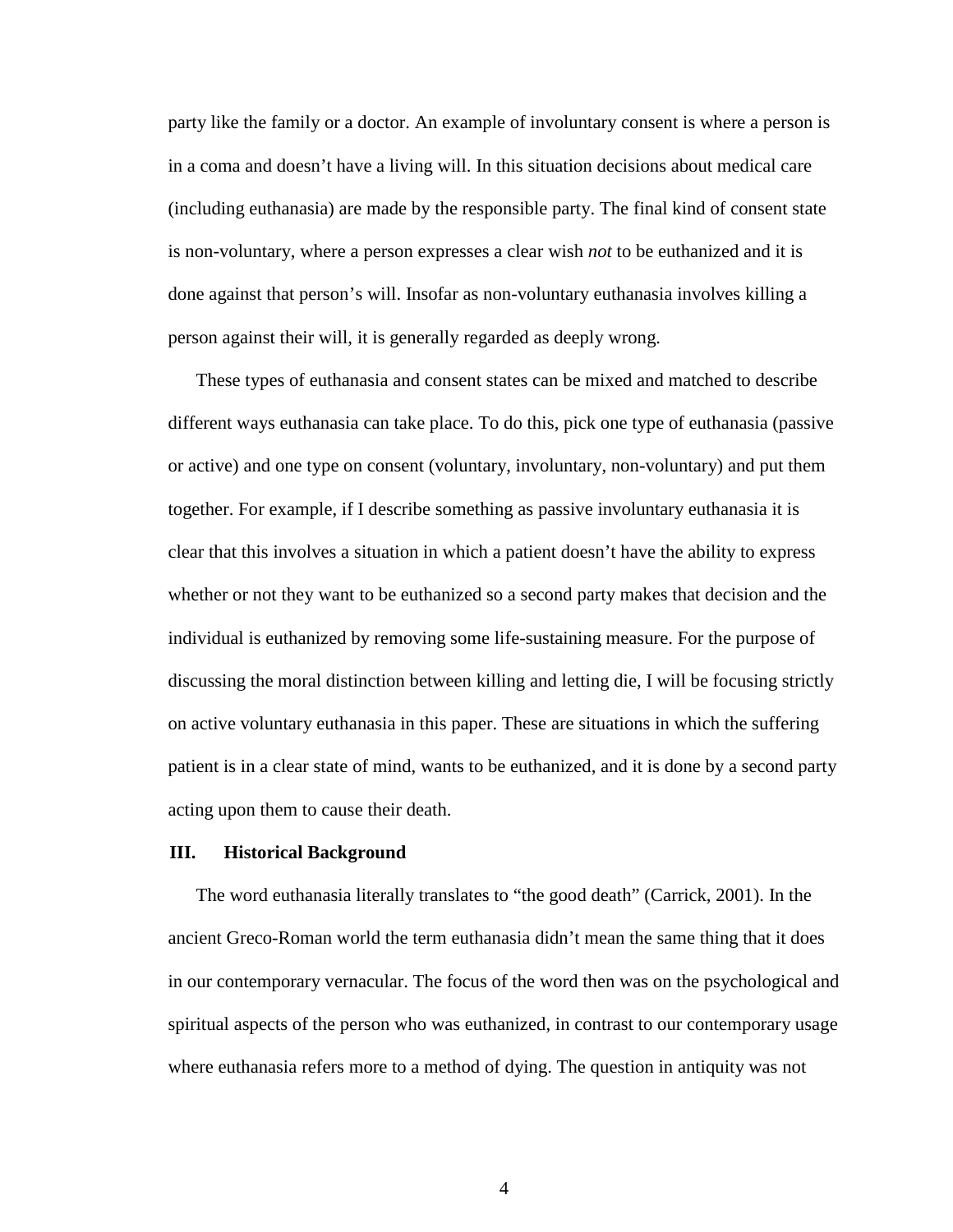about how they died but what their state of mind was like when they died. According to Paul Carrick in his book *Medical Ethics in the Ancient World* (2001) "the pivotal ancient question regarding euthanasia in its broadest sense was, typically: Did the subject voluntarily meet death with peace of mind and minimal pain?" (Carrick, 2001, p. 149). In further describing "the good death" Carrick also uses words such as "easy" and "efficient" (Carrick, 2001, p. 147-149).

Another difference between the Greco-Roman and contemporary use of the word euthanasia is the role of doctors. When the term euthanasia was used in the ancient Greco-Roman world there was no place for a doctor. Euthanasia during this time period was often spoken of as if it were equivalent to suicide, which means that the moral issues discussed basically revolved around the question "is it right to purposely cause your own death?" Although the majority of the Greco-Roman world did covet euthanasia and maintained hope that they would have the chance to choose how they would die, there were some prominent names that maintained moral qualms regarding euthanasia, including Aristotle and Pythagoras (Carrick, 2001, p. 153, 160).

The common sentiment that one had the right to take their own life is summed up by Carrick when he says "to have the capacity to willfully depart from life was viewed as the greatest boon to mankind; it constituted a real choice that epitomized moral freedom" (Carrick, 2001, p. 163). In the same book Carrick discusses a philosopher who lived during this time period that believed euthanasia to be "the good death." Seneca, a philosopher in the stoic tradition, ended up dying by cutting his wrists in anticipation of his former student, Nero, executing him for treason. Seneca gave the analogy of life being a banquet and said of dying something like "only the fool would attempt to oppose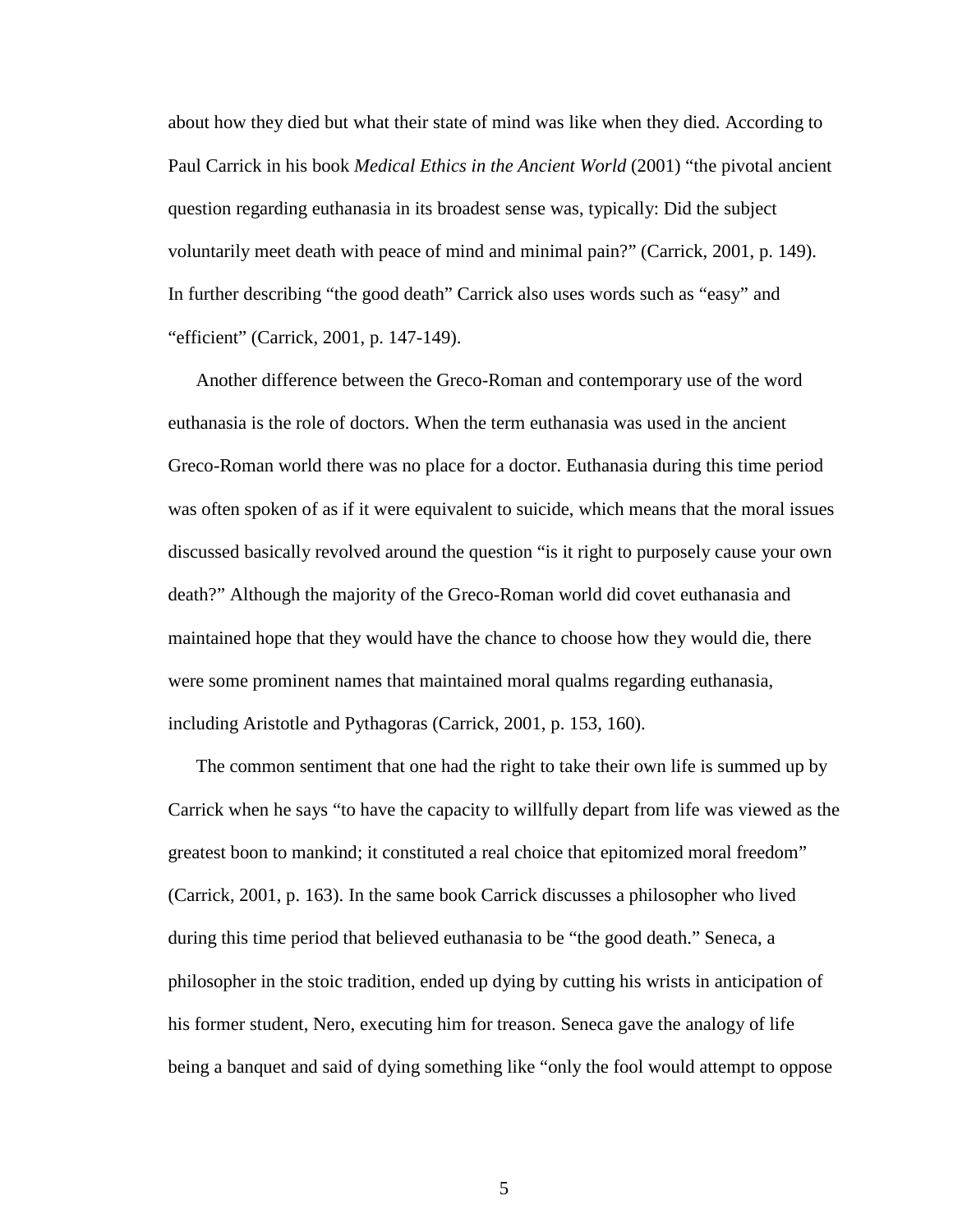death; the wise man would arrange to meet it head on if he could, timing his exit from this world with the aplomb of a thoughtful dinner guest who seeks to avoid boring or detaining his hosts. Hence, the wise man withdraws from life's banquet in just the right way, under just the right conditions" (Carrick, 2001, p. 162).

Euthanasia is a controversial subject in modern America, with many people taking the stance that active euthanasia is always immoral. One can clearly see the public opinion of active euthanasia vs. passive euthanasia by looking at the laws that have been passed regarding it. At this point in time active euthanasia is banned in 48 out of the 50 states. It was legalized by the Death and Dignity Act in Oregon in 1994 and in Washington State in 2008. It was put up for a vote in Massachusetts in 2012 but it didn't pass, and remains illegal. On the other hand, in all 50 U.S. states passive euthanasia is legal. One way to explain this is the difference in how we use the term compared to the ancient Greco-Roman world. To modern Americans euthanasia is an *action*, it is an act that someone performs on another person and has very little to do with the state of mind of the suffering person. In fact, unless the person suffering is mentally ill and unable to make the decision to be euthanized law makers, judges, and other prominent figures in this debate rarely discuss the patient at all. Much of the text being written in this debate is about the doctors performing euthanasia and their Hippocratic Oath, the idea is similar to "a doctor should never cause harm and killing a person is harming them". This is what allows the killing vs. letting die debate to be so prominent in the topic of euthanasia. Is it right to think that letting a person die is morally permissible while actively causing the person's death, in the relevant circumstances, is morally wrong? The answers to this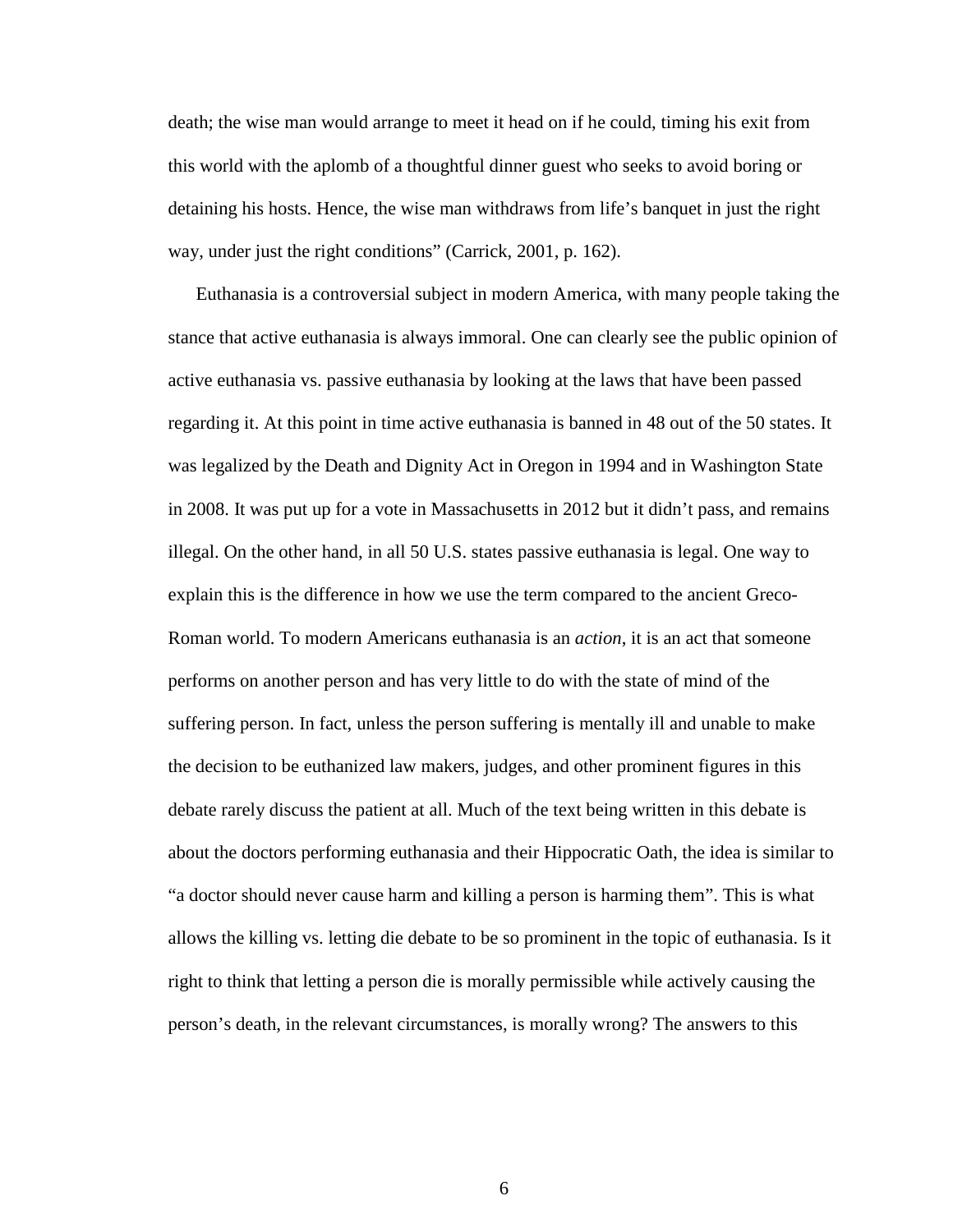question seem to focus on the doctor's Hippocratic Oath more than the patient's suffering.

## **IV. Smith and Jones**

The first article I analyzed that is related to the difference between killing and letting die is "Active and Passive Euthanasia" by James Rachels (2010). Rachels wrote this as a response to the seemingly common idea that passive euthanasia is morally better than active euthanasia. In this essay Rachels attempted to make the case that active euthanasia is morally no worse than passive euthanasia *if* you are basing that difference on the grounds that passive euthanasia is an act of letting die while active euthanasia is an act of killing. He does this by giving two scenarios that attempt to show that there is no moral difference between killing a person and letting that person die if all other factors are the same. If Rachels is correct and shows that there isn't a morally relevant distinction between killing and letting die then it is illogical for passive euthanasia to be legal and active euthanasia to be illegal based on the premise "killing someone is morally worse than letting them die".

In order to prove that there isn't a moral distinction between killing and letting die Rachels gives two nearly identical scenarios where the only difference between them is one is a case of killing and the other is a case of letting die (Fig. 1). In each case there is a man who stands to inherit a large sum of money should his six year old cousin die. One man is named Smith, and the other is named Jones. Both Smith and Jones want this money, and because of their greed plan to go into the bathroom and drown their nephew while he is taking a bath. Smith goes into the bathroom, holds the child under the water until he stops breathing and makes everything look like it was an accident. Jones goes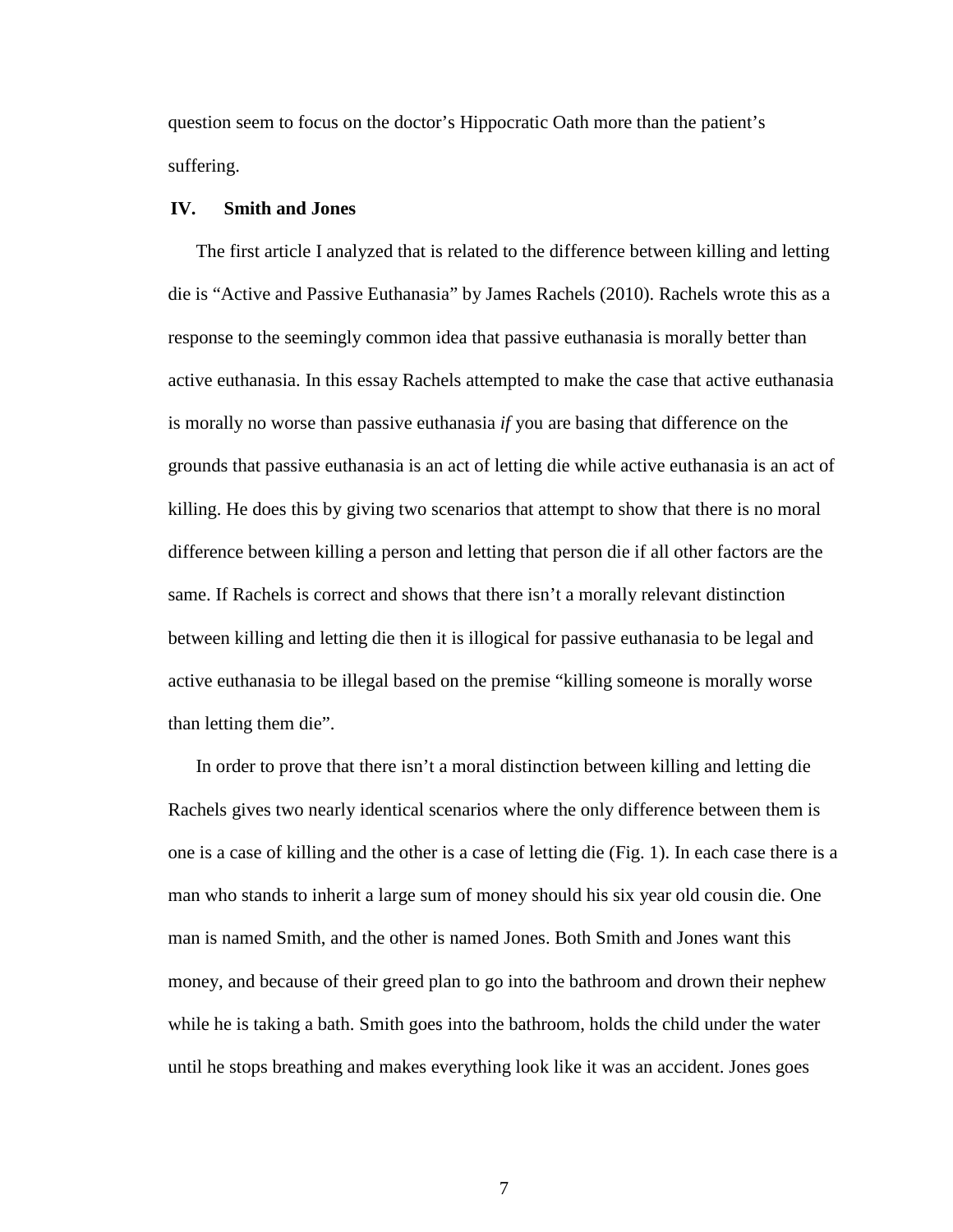into the bathroom with the same plan, but by his own good luck as Jones is walking into the bathroom the child slips, hits his head, and falls under the water of his own fault. In this case, Jones stands above the bathtub to ensure that his cousin does not wake back up

and live, and Jones is perfectly willing should the child get back up to hold him under the water by force. However, force is not necessary as the child does not get back up and dies with Jones watching him.

After reading these

| <b>Smith</b>                                                                                                                                      |  | <b>Jones</b>                                                |
|---------------------------------------------------------------------------------------------------------------------------------------------------|--|-------------------------------------------------------------|
| Inherits large sum of<br>money should 6yr old<br>cousin die                                                                                       |  | Inherits large sum of<br>money should 6yr old<br>cousin die |
| Plans to go into bathroom<br>and drown the child                                                                                                  |  | Plans to go into bathroom<br>and drown the child            |
| Motivated to this by<br>greed                                                                                                                     |  | Motivated to this by<br>greed                               |
| Drowns child- makes it<br>look like accident                                                                                                      |  | Child happens to be<br>drowning-allows child to<br>die      |
| Figure 1. Comparison of the two scenarios related to<br>euthanasia where the variable is clearly isolated as the only<br>difference between them. |  |                                                             |

cases, one is supposed to have the intuition that both Smith and Jones are equally reprehensible people. If they are equally reprehensible people, then we have to ask what is it about the story that is making us judge them in that way. In the story we are given that everything is exactly the same except that Smith killed the child and Jones simply let the child die. Because those are the only factors that are not the same, they are the factors we are isolating and judging in these scenarios. If it is the case that our intuitions are telling us that Smith and Jones are equally morally reprehensible, then our intuitions are telling us that killing is morally equivalent to letting die. Rachels claims that Jones cannot defend himself on the basis of the killing and letting die distinction. No one would accept his argument if his defense was something like this: "After all, I didn't do anything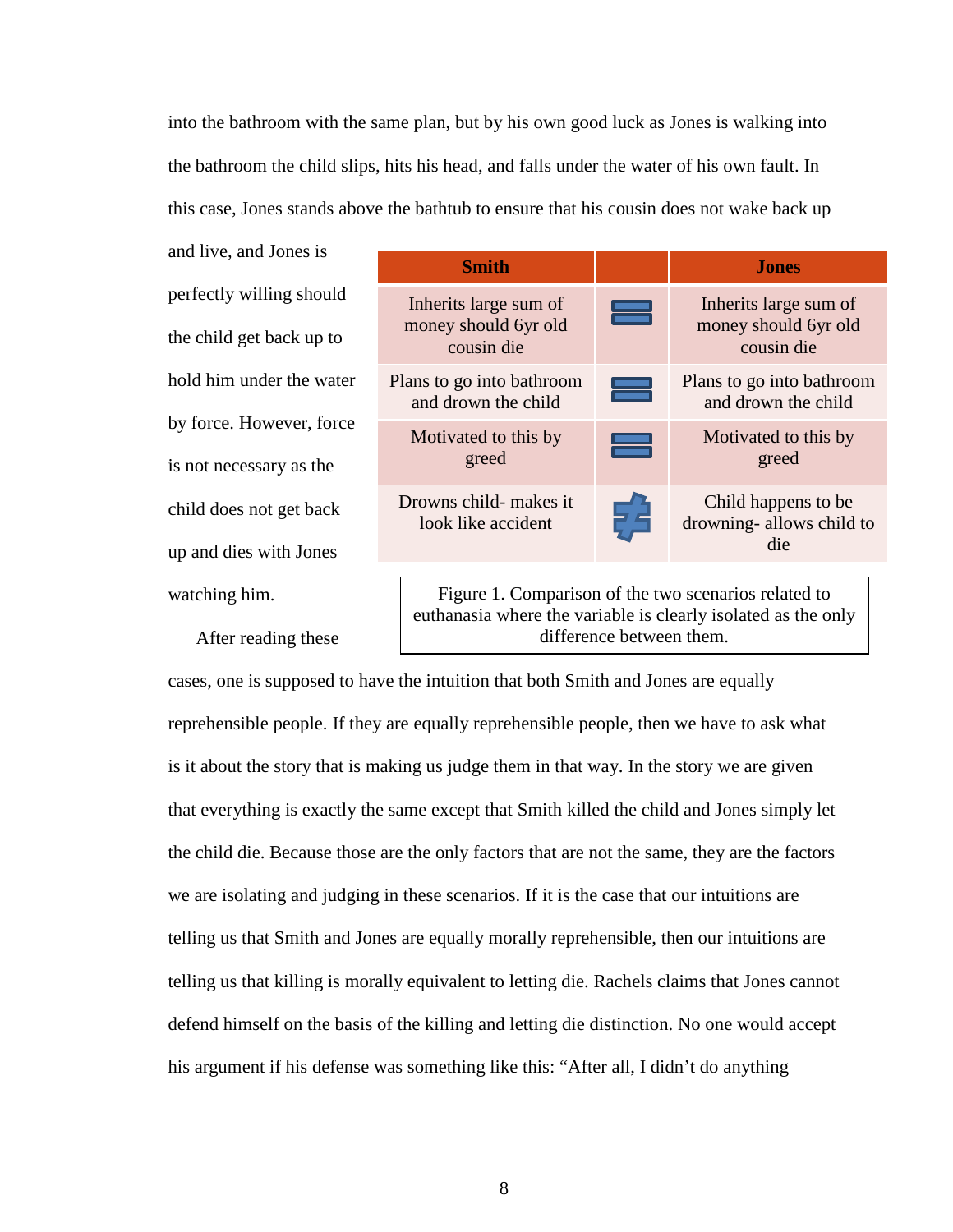except just stand there and watch the child drown. I didn't kill him: I only let him die" (Rachels, 2010).

### **V. Similarity Criterion**

Before I move on to the reply to Rachels' argument given by William Nesbitt, I want to discuss what makes Rachels' argument work. It should be clear that by giving two identical scenarios, except that Smith kills and Jones lets die, that Rachels is attempting to isolate the factors in killing versus letting die. We are rarely, if ever, able to make a judgment about killing and letting die that is not influenced by other factors, like intentions, goals, etc. When Rachels takes away the differing other factors and gives us a situation in which the only difference is killing and letting die, much like in physical science, the isolated factors are what we should be measuring. This method of isolating the action we are morally evaluating has been called many different things, but here I refer to it as "The Similarity Criterion".

Rachels is not the only author interested in the moral distinction between killing and letting die that uses this kind of criterion. He is in the company of other prominent (and not so prominent) names in philosophy that follow the same train of thought such as Judith Lichtenberg<sup>[1](#page-10-0)</sup>, Peter Singer<sup>[2](#page-10-1)</sup>, and Joachim Asscher<sup>[3](#page-10-2)</sup>. Each of these people recognize this concept: that in order to measure killing and letting die in a way that will allow us to be able to tell if there is a moral distinction between them, killing and letting

<span id="page-10-0"></span><sup>&</sup>lt;sup>1</sup>Lichtenberg, J. (1994). The moral equivalence of action and omission. In B. Steinbock & A. Norcross (Eds.),Killing and Letting Die (2nd ed., p. 213). Bronx, NY: Fordham University Press.

<span id="page-10-1"></span> $2^2$ Singer, P. (1993). Practical ethics. (2nd ed., pp. 207-213). New York, NY: The Press Syndicate of the University of Cambridge.

<span id="page-10-2"></span><sup>3</sup> Asscher, J. (2007). Killing and letting die: The similarity criterion. *Journal of Applied Philosophy* , *24*(3), 271-283.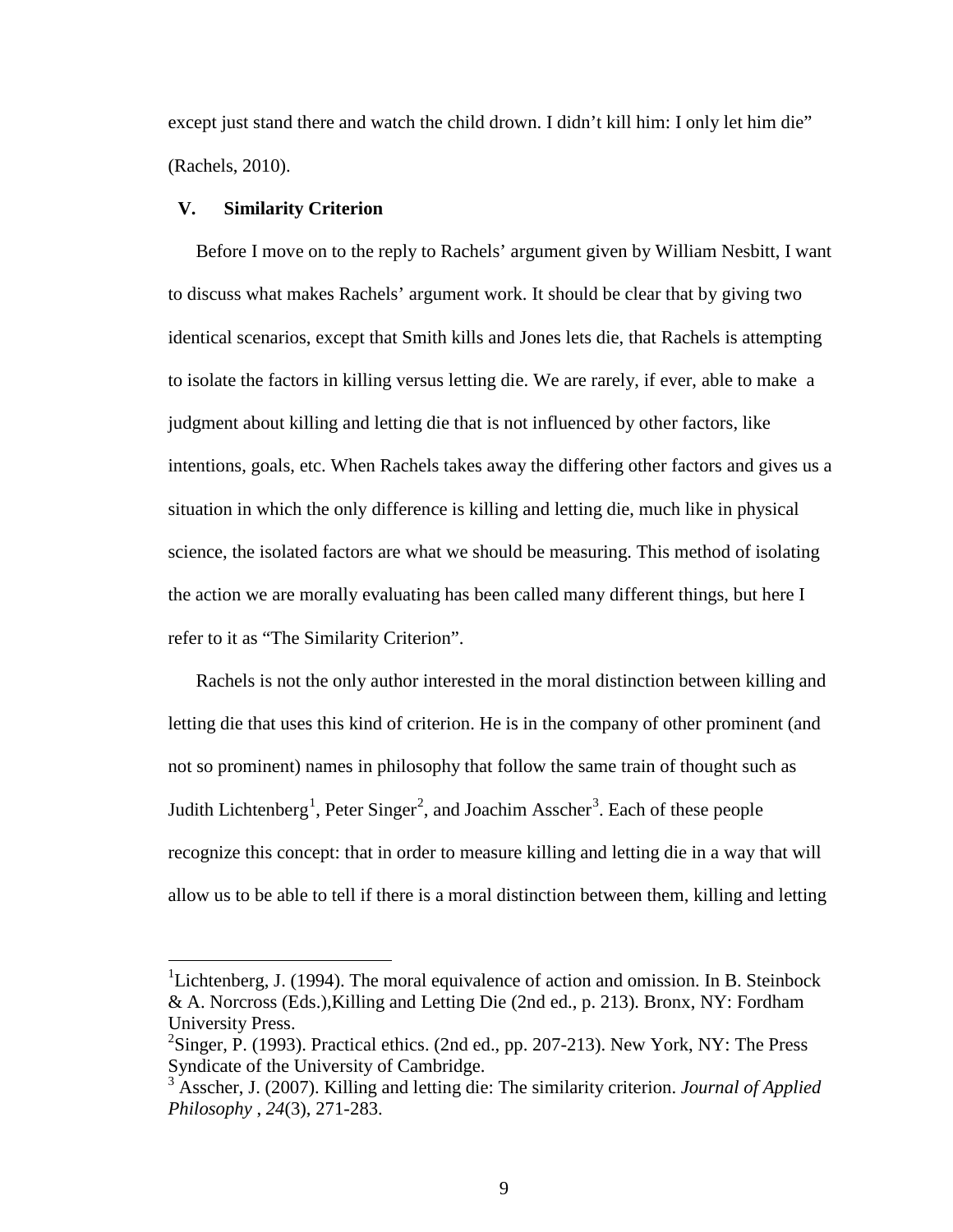die *must* be the only difference in any given scenario. In the same article, "Active and Passive Euthanasia", Rachels says that we could not "be confident it is this difference and not some other that account for any variation in the assessment of the two cases" (p. 285) if multiple variables differed. The next article I discuss is William Nesbitt's reply to James Rachels, and in his article Nesbitt initially seems to be denying the similarity criterion.

#### **VI. Nesbitt's Rebuttal**

Nesbitt seems to deny the similarity criterion in his article "Is Killing No Worse than Letting Die?" (2010) when he states that the reason we judge the cases like we do is because the cases are "too similar". In fact, "not only do Rachels Smith and Jones, for example, have identical motives, but both are guilty of the same moral offence" (p. 289). Nesbitt contends here that we are confused about what we are judging in the cases and that we are not actually looking at merely the difference between killing vs. letting die alone. He argues that we are also taking into account their *willingness to kill.* The willingness to kill the child is something that each one had and was motivated out of personal gain. This shared willingness to kill is what generates the moral intuition that Jones is as bad as Smith.

Rachels makes a very clear and compelling case for why killing and letting die are morally equivalent and Nesbitt would have a hard time (as anyone would) trying to deny that point. This is one good reason to believe he is not trying to deny Rachels' claims or the similarity criterion. Nesbitt agrees with the idea that, all other factors being equal, there is no moral distinction between killing and letting die. Nesbitt is trying to say that what is relevant when we are judging the act is the intention, and in the case Rachels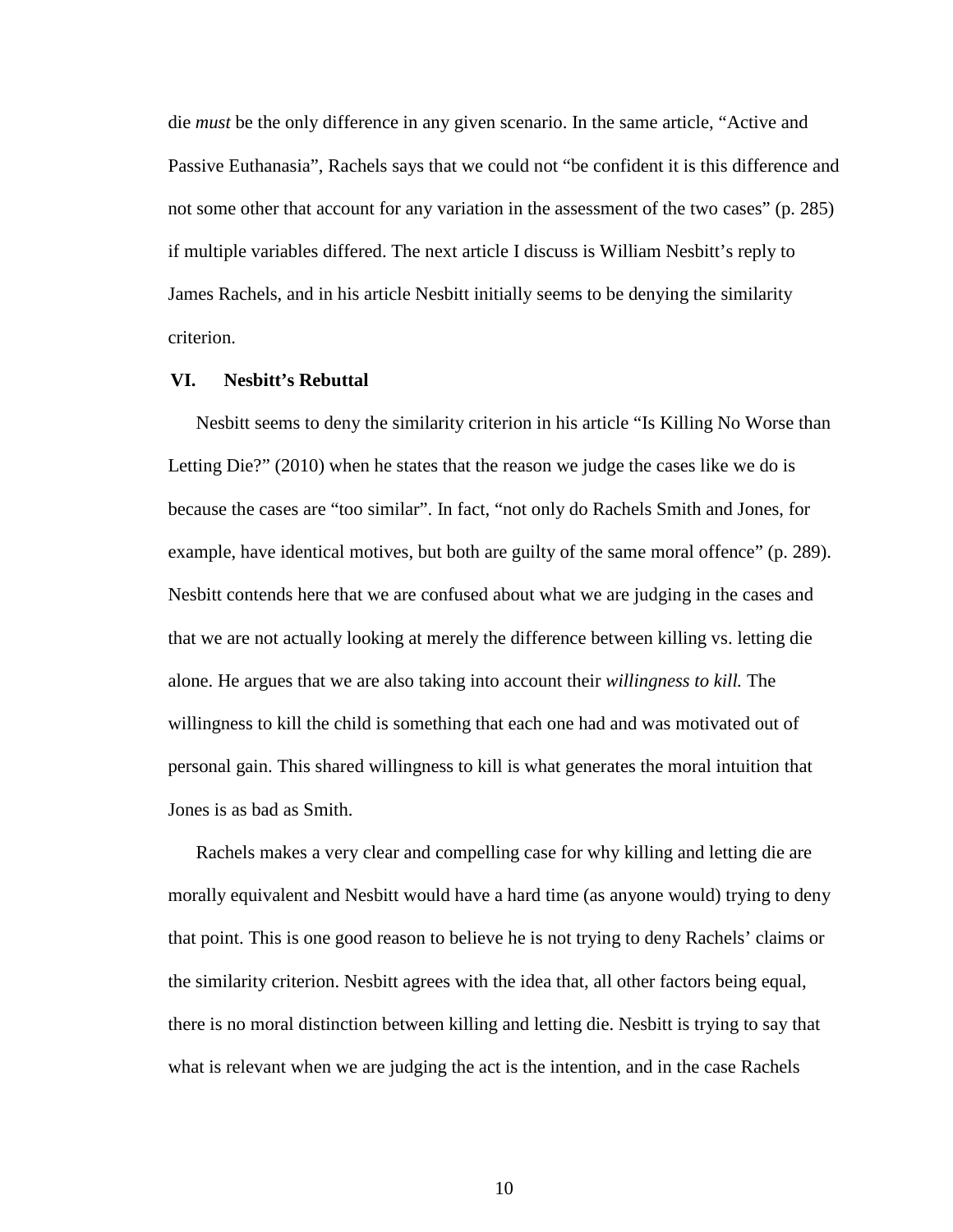provided their intentions are equal. What is relevant to the moral decision we make about the case are the intentions of the actors. Smith and Jones have the same willingness to kill and this is why we judge them similarly.

In order to help illustrate his point Nesbitt gives us a modified case where Jones does not have the willingness to kill. In this case all other factors remain the same, Smith and Jones still have a young nephew who they stand to inherit a large sum of money from should he die and Smith does the same thing he did in the original case, kills the child by drowning him and leaves the room making it look like an accident. Jones on the other hand, has a *moral reluctance to kill* in this case. So Jones is just walking by and sees the child slip and start to drown. Jones goes over to the water, delighted at his good fortune and watches the boy drown. If he should get back up Jones would *not* hold him back down because Jones will not kill, but he does let the child die and then goes on about his day. Nesbitt says that in this case our intuitions should tell us that Smith is much worse for killing the child than Jones is for letting him die.

Nesbitt seems to suggest that the most important part in these scenarios is the fact that both Smith and Jones had a *willingness to kill.* This is the specific intention that Nesbitt wants to point out, that if in fact Jones had not had a willingness to kill that we would not have judged Smith and Jones the same. Nesbitt points out that when Rachels says that Jones "let the child drown" he is neglecting the crucial fact that Jones would have killed the child had it become necessary- he was simply lucky that it did not become necessary.

The problem with this case is that Nesbitt does not make it clear why the similarity criterion doesn't apply. Why shouldn't we just accept Rachels point that killing and letting die are morally equivalent and move on? In fact, the entire article written by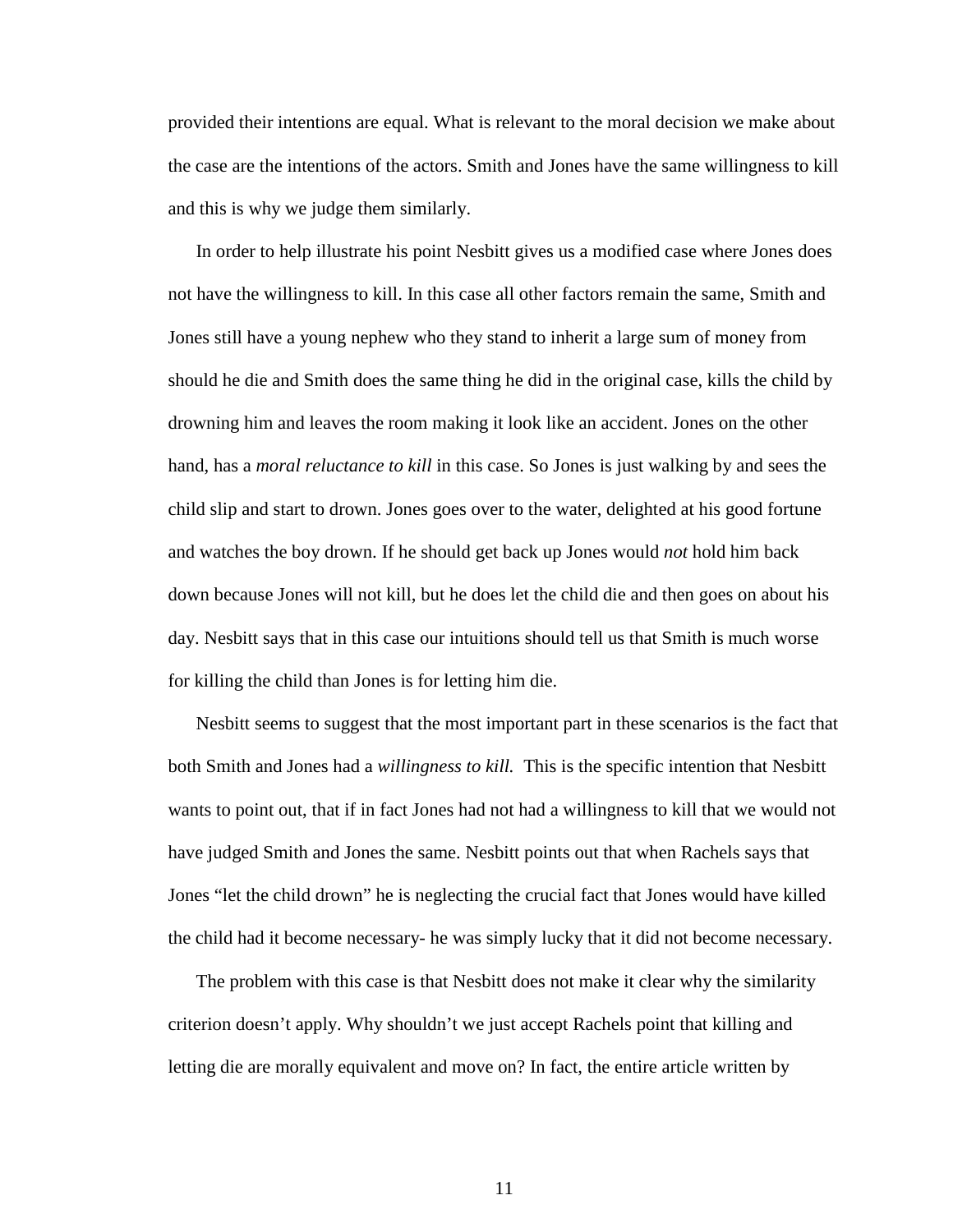Nesbitt is confusing and he never makes the point of what he is trying to do clear enough. This is why people have different ideas about what he is saying. If he still believes that there is a morally relevant distinction between killing and letting die he is clearly wrong because Rachels case against that was excellent. It seems that what Nesbitt is trying to communicate is the distinction between killing and letting die alone is not the main moral distinction in euthanasia cases. So what is? Nesbitt thinks that it is a willingness to kill, which gets him closer to the real distinction. However, because he isn't clear with what he is trying to do he still misses the mark.

#### **VII. Willingness to Kill vs. No Willingness to Kill**

From Rachels argument it is clear that killing and letting die (when no other factors are involved) are morally equivalent. This idea has major implications in the realm of medical euthanasia. If one believes the only real reason to make active voluntary euthanasia illegal is that it is killing (which I suspect is a common view), then if we prove that killing is morally equivalent to letting die it may follow that it doesn't make any sense for active euthanasia to be illegal while passive is legal. Given that passive voluntary euthanasia is already legal it would easily follow that active voluntary euthanasia should be legalized.

The point I think Nesbitt it trying to make now becomes important in the discussion. He claims that even if it were the case that killing and letting die are morally equivalent actual euthanasia cases have a more relevant factor to analyze- this is the willingness to kill of the doctor. By responding to Rachels through bringing in the willingness to kill distinction Nesbitt is trying to say that *this* is the distinction that matters in cases of euthanasia. If he is correct, Rachels could be right that killing is morally the same as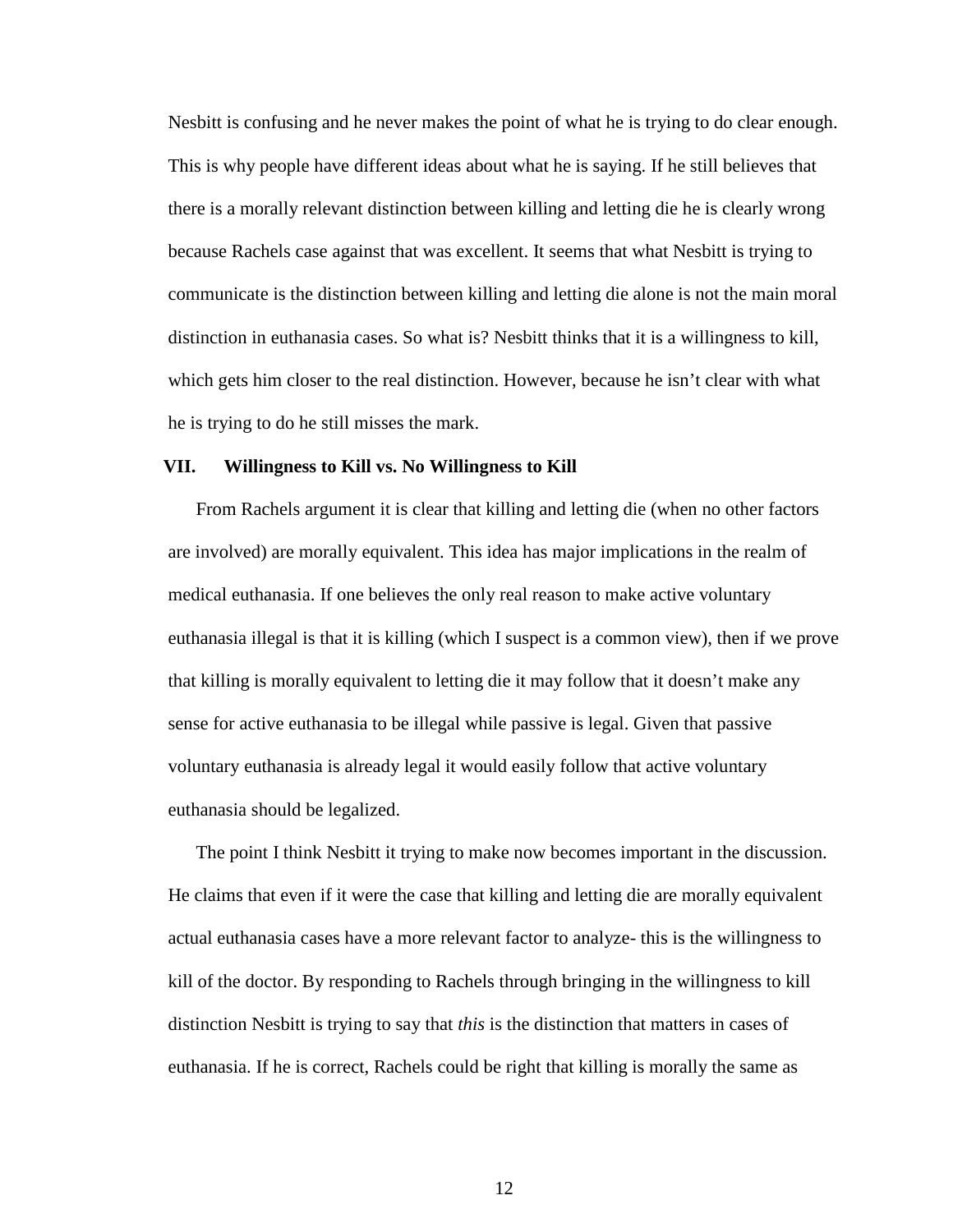letting die and yet still not be right that active euthanasia is no worse than passive euthanasia. Nesbitt is saying that there is a moral difference between being willing to kill someone and being willing to let someone die, and this is the really morally relevant factor we should be discussing when comparing active and passive euthanasia. We should not be using the killing and letting die distinction at all, but rather this one which gets closer to what an actual case of euthanasia would be like.

In cases of real life euthanasia neither the intentions of the actors nor the circumstances of the cases are the same. If we think back to Smith and Jones, the *single* act that we are judging is the one which would allow them to kill their young nephew in order to gain his wealth. It is this complete isolation of the variables that gives Rachels' the ability to win this argument and say there isn't a moral difference. In real life cases this doesn't happen, typically the intentions of someone performing active euthanasia are different than a person performing passive euthanasia. Because Nesbitt makes the point that no real life cases can follow this type of analysis to decide the morality of the practice he believes we need to judge euthanasia on a different factor. This is why Nesbitt is closer to a real answer in the euthanasia debate, he is bringing in factors that can be analyzed (aka intentions) *with* all the other relevant information where Rachels' takes away all the information to analyze his two variables.

In cases of active voluntary euthanasia a doctor has to have a willingness to kill, whereas in cases of passive voluntary euthanasia a doctor only has to have a willingness to let die. A huge flaw in the response Nesbitt gives is the confusion with which he leaves the reader. He needs to be clearer in his argument and make it obvious to the reader that this is why the former should be illegal while the latter can remain legal. Active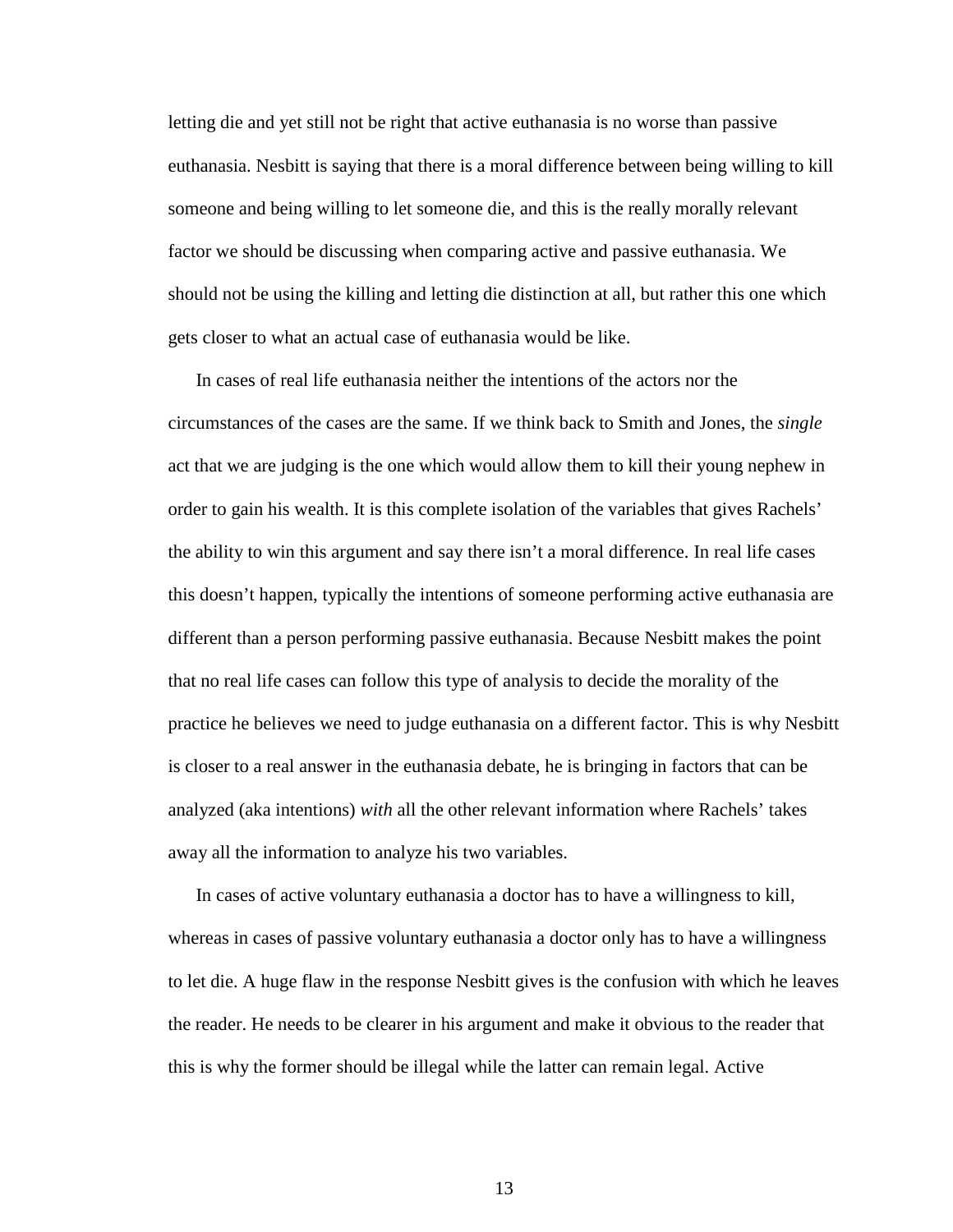euthanasia requires us to have doctors in hospitals that have a willingness to kill and this is what Nesbitt thinks is the morally damning factor, and the one that should be focused on when making decisions about the legality of euthanasia as a whole.

The distinction that Nesbitt really makes (about the morality of willingness to kill vs. unwillingness to kill) is one through which the current debate can be furthered. Nesbitt may, to his critics, say something like 'killing and letting die are morally equivalent. However, there aren't real life cases of euthanasia where killing and letting die are the real factors we are judging. It is more relevant in these real life cases to make the distinction between a doctor who is willing to kill and one who is not'. I believe that this is closer to what the really relevant factor in the morality of euthanasia is, but I believe it is still flawed. Nesbitt takes for granted that our intuition or immediate reasoning will tell us that willingness to kill in a person is *always* worse than willingness to let die. But is it?

The problem with all of the aforementioned cases lies in the framing of them as a way to harm people. Everything seems to shift, especially in regard to having a willingness to kill, when you make a case where killing would be with the intention to help a person. This is where all the other cases are confused, they can't correspond to euthanasia correctly because the cases are always framed by asking if there is a distinction between killing and letting die or willingness to kill and unwillingness to kill when the object is to harm. In euthanasia, the object is to help the patient; the cases we are considering should be framed by this idea. Take for example, the scenario of a police officer trying to stop the probable suffering of hostages in a stand-off situation. In order to end the situation quickly, with as little violence as possible, I think most people would agree that the cop who is willing to kill the hostage taker is morally correct in his decision. More than that, I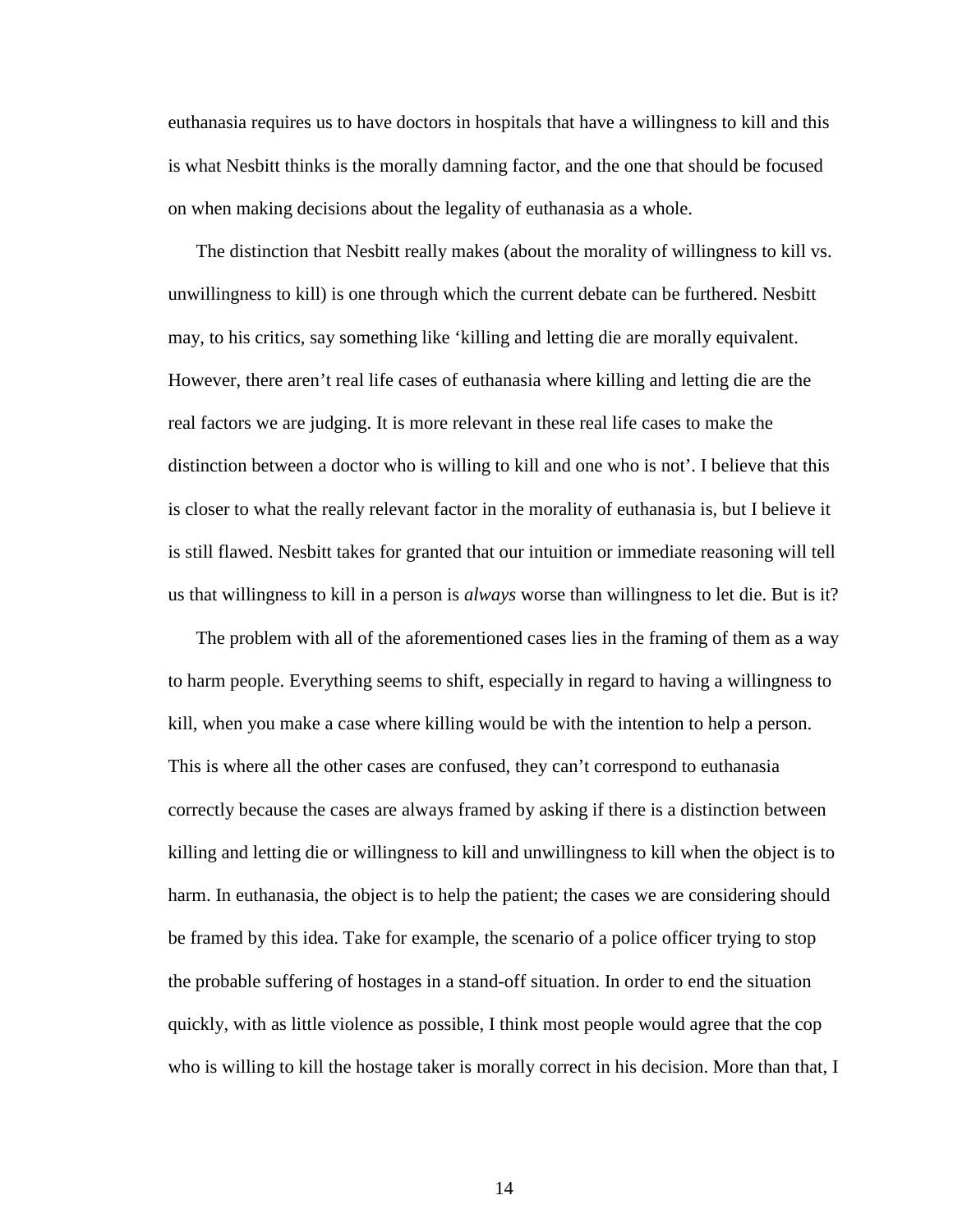think we could further agree that the cop who is willing to kill the hostage taker in an effort to save the hostages is morally better than a cop who in the same situation would merely be willing to let the hostage taker die. Here we have a scenario in which we can more clearly see how a willingness to kill (when akin to a willingness to help) is morally better than a willingness to let die. The intention is to help, not to harm, and the cases we should look at need to reflect that.

#### **VIII. The Real Distinction**

Although willingness to kill vs. unwillingness to kill seems to be closer to the moral distinction we should be focusing on in euthanasia cases, it has the fatal flaw of assuming that a willingness to kill is always a bad thing. Nesbitt at certain points in his paper paints the world as if we would all be in significantly less danger should everyone only have a willingness to let die rather than a willingness to kill. However, in most legal euthanasia cases willingness to kill can stem from a desire to help those in need*.* We shouldn't have the quick response that people with a willingness to kill are "obviously dangerous". In the case that Nesbitt established where willingness to kill was worse than willingness to let die it was because someone was being harmed. In cases of euthanasia the goal is to *assist*  a person. No one is being harmed, even though there is a willingness to kill. In real cases willingness to kill is the same thing as the doctor being willing to assist.

This is where both Nesbitt and Rachels are misleading. In Rachels' example both men are motivated to kill/let die by personal gain, which would obviously go against our moral intuitions. Nesbitt says we need to get closer to real life cases of euthanasia and claims that in Rachels' case what we are really judging is the actors' willingness to kill. Nesbitt is correct in that we should get closer to real life cases of euthanasia, but he is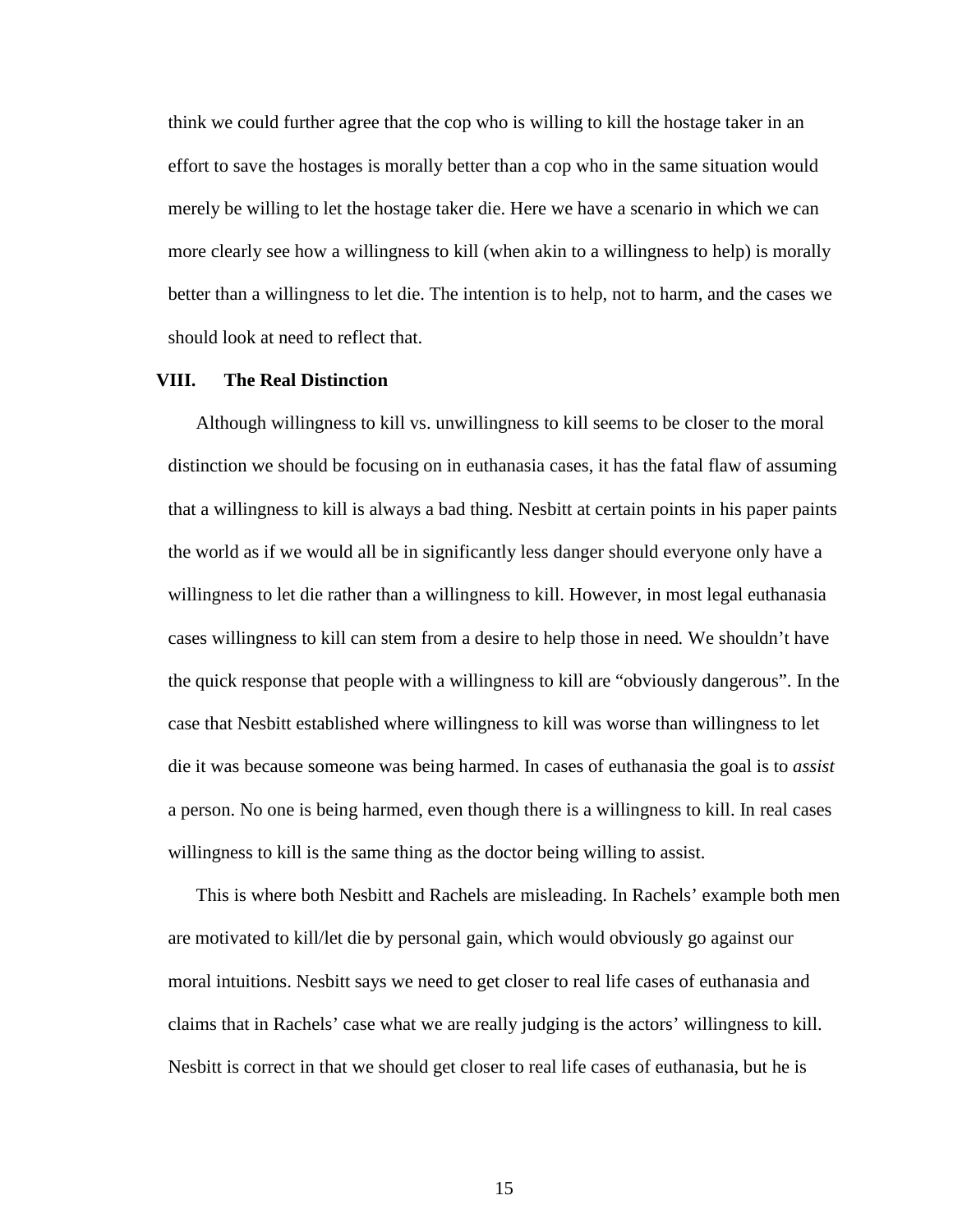equally misleading in his counter-example because the *malice of the actor* is still present. Real life cases of euthanasia almost always stem from a desire to help the person that is suffering. In fact, in real life cases a willingness to kill can often be seen as morally better than a willingness to let die because it prevents the pain and suffering of "allowing" the patient to die of natural causes that is passive euthanasia.

So, killing and letting die are morally equivalent acts when they are only measured against one another with no other relevant factors in the cases. However, euthanasia in real life is never the kind of decision that can be done without many morally relevant factors being examined. Nesbitt, in order to get closer to how morality would be decided in real life cases, makes a distinction between a person who is willing to kill and one who is only willing to let die. While Rachels is correct about killing and letting die, Nesbitt comes much closer to the moral distinction that should be considered in real life cases with his argument about willingness. But, if it is the case that a willingness to kill is equivalent to a willingness to help (in most euthanasia cases it is) then Nesbitt cannot use this distinction to argue against active euthanasia.

So, neither Rachels nor Nesbitt have currently described a completely relevant argument. The killing and letting die distinction doesn't seem relevant because real life cases aren't judged on the basis of killing and letting die. When Nesbitt brings up willingness to kill he seems to get closer to what we are trying to judge in real life cases, but doesn't exactly hit the nail on the head because he doesn't discuss how willingness to kill can stem from a deeper desire to help the patient and end needless suffering. So we have to go a little further than both of these ideas and say that the real morally relevant factor is the intentions of the doctor in each case. As mentioned earlier, much of the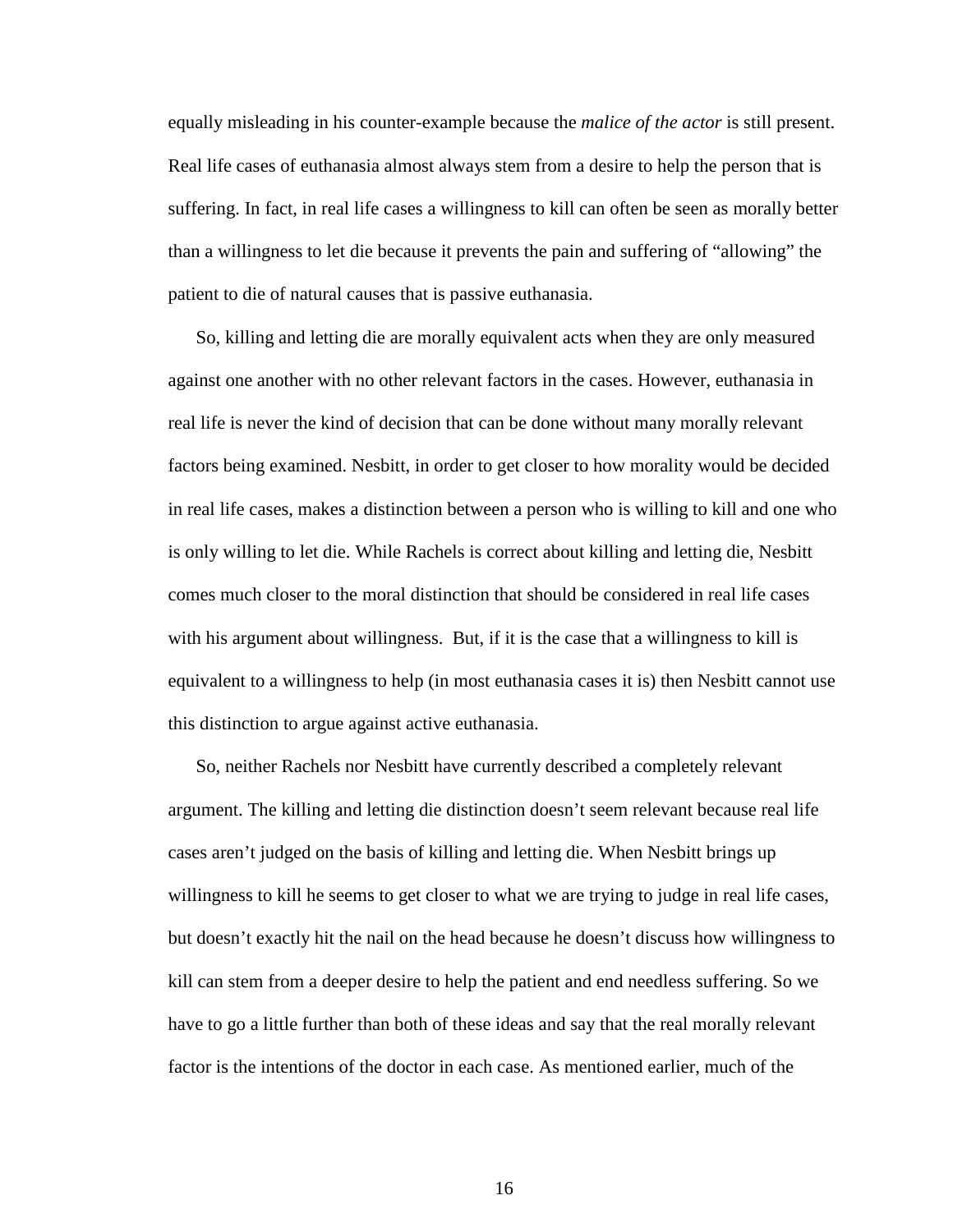discussion around euthanasia is asking whether it is moral or not *for the doctor* to perform euthanasia. When we ask about euthanasia we are often asking if it is okay for a doctor to kill a person under certain conditions. Those conditions greatly vary, and the intentions of the doctor should be judged on a case by case basis.

What this means for the legality of euthanasia is complicated. Due to the fact that the morality individually rests within the doctors' intentions, it wouldn't make sense to make any type of euthanasia illegal. You can't judge whether a case of euthanasia should be morally permitted or not if active euthanasia is illegal before the case is even made. In this "case by case basis" way of judging morality of euthanasia each case would have to be individually looked at, and one relevant factor would be that you would need a doctor who is willing to kill because of the fact that it is helpful to the patient to relieve his or her pain and suffering.

The distinction we need to look at to decide the morality of any euthanasia case is the specific information about *that specific case* as analyzed each time. Killing vs. letting die or willingness to kill vs. unwillingness to kill alone are not able to account for all the contingencies of a euthanasia request. Far reaching laws that generalize active voluntary euthanasia as "always right" or "always wrong" will never be able to get to the intricacies present in each case. A huge benefit of taking this view about the legality of euthanasia is that it relates to our current common sense views about the practice. If we analyze the morality on a case by case basis we are able to take things into consideration like the level and speed of deterioration in the patient, the history and intentions of the doctor in considering euthanasia, and the wishes and reasoning of the loved ones of the patients beforehand.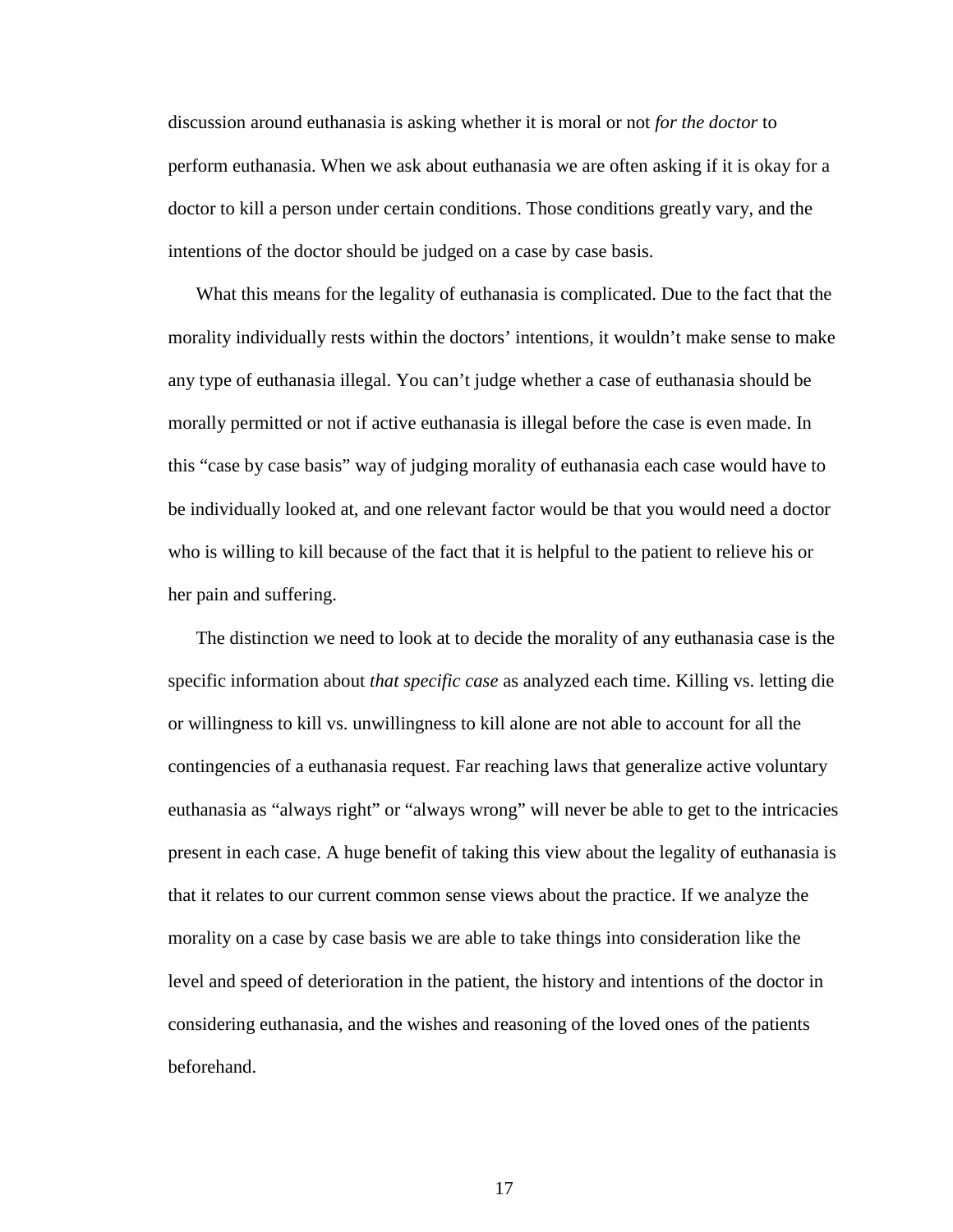A popular view on passive versus active euthanasia is that the morality of each lies in the distinction between killing and letting die. However, Rachels has shown quite effectively that there is not a moral difference between killing and letting die when all other factors are equivalent and fixed (this is based on something like the Similarity Criterion). We then saw how unrealistic it is to fix all other factors in real life cases of euthanasia where there is more than just a difference between killing and letting die in play. Nesbitt has shown that there is a need for willingness to kill in active euthanasia, while there is only a need for willingness to let die in passive euthanasia. Here Nesbitt argues that we tend to think it is worse to be willing to kill someone rather than to just let them die, and that it is this difference which gives justification to the idea passive euthanasia is morally better than active euthanasia. Yet, when we realize that in real life cases of euthanasia this willingness to kill comes from the desire to help a person and end their needless suffering, we see that active euthanasia stems not only from honorable motives but may in fact be the most moral way to act in that situation. The examples given by Rachels and Nesbitt are both misleading, and therefore irrelevant to deciding the legality of euthanasia, because they are cases where the actors intentions are to harm another person. If this analysis is correct, then what we should be asking is if it is reasonable to put restrictions on how far a doctor can go to help a person.